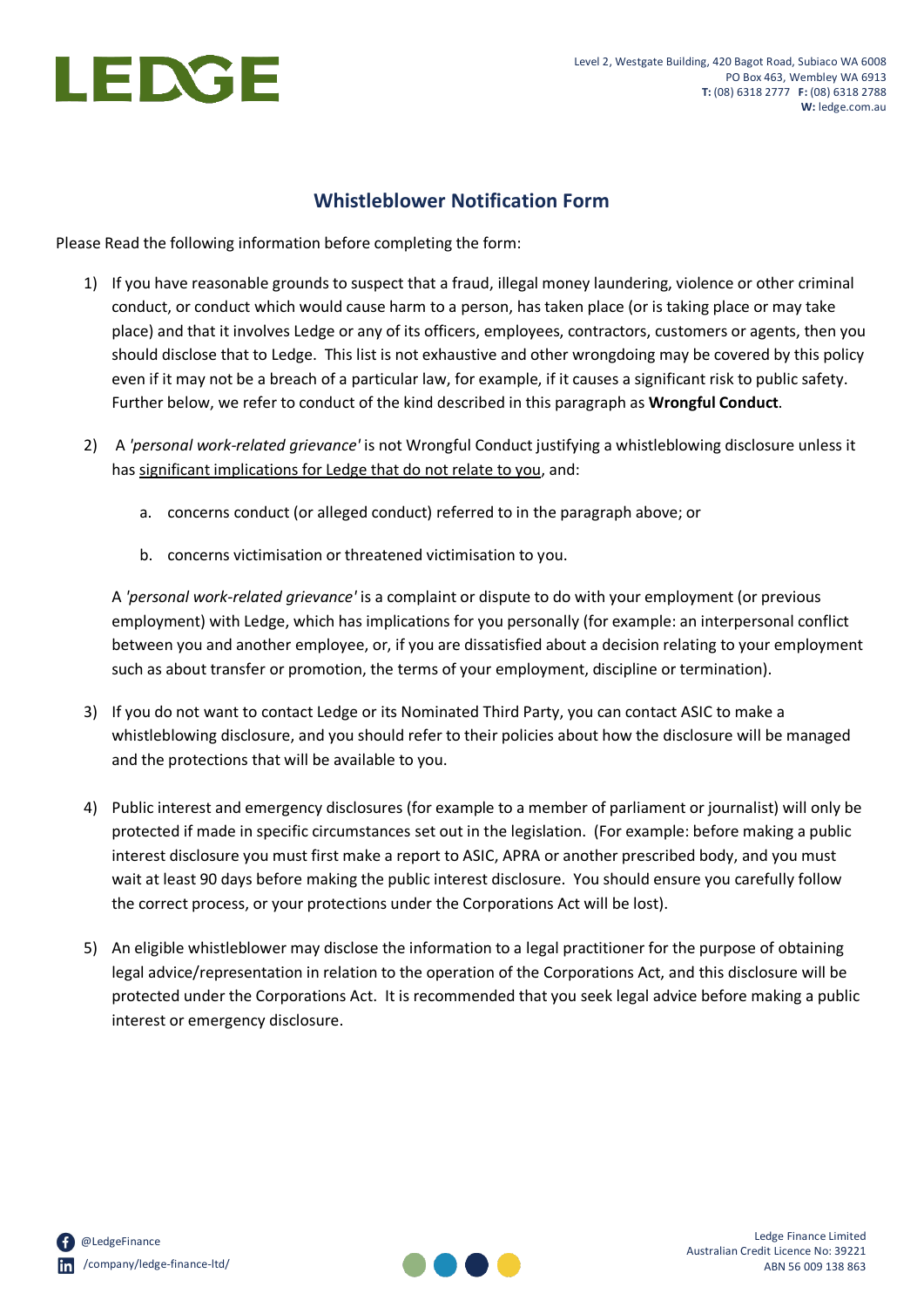

## **Complete the Following Form if you believe you have information about likely or actual Wrongful Conduct**

#### **Section**

| 1. | Do you want to identify<br>yourself                                                                                                                                                                                                                                                                                                                      | YES $\square$                                                                                                                                                                                                                                                                                                                 | NO <sub>0</sub>                                                                                                                                                                         |
|----|----------------------------------------------------------------------------------------------------------------------------------------------------------------------------------------------------------------------------------------------------------------------------------------------------------------------------------------------------------|-------------------------------------------------------------------------------------------------------------------------------------------------------------------------------------------------------------------------------------------------------------------------------------------------------------------------------|-----------------------------------------------------------------------------------------------------------------------------------------------------------------------------------------|
|    |                                                                                                                                                                                                                                                                                                                                                          | Note [1]: even if you identify yourself,<br>your identity will still be kept confidential<br>unless you give the Contact Officer<br>permission to disclose your identity                                                                                                                                                      | Note [2]: you should fill in this form, and<br>check the box for the Nominated Third<br>Party in the section at the end of this<br>form                                                 |
| 2. | If Yes to section 1, what is your<br>full name and preferred contact<br>address?                                                                                                                                                                                                                                                                         | Enter details for section 2:                                                                                                                                                                                                                                                                                                  |                                                                                                                                                                                         |
| 3. | If No to section 1, would you<br>like the Contact Officer to send<br>any response to this<br>notification the Nominated<br>Third Party whom you can<br>contact to find out how the<br>investigation is progressing?                                                                                                                                      | YES $\Box$<br>What code would you like to use to<br>identify your notification? For example:<br>date + word: 13/02/20Blue<br>Enter notifier code:<br>Note [3]: you may access information<br>about the investigation of your<br>notification by contacting the<br>[Nominated Third Party] and referring to<br>this code word. | NO <sub>1</sub><br>Note [4]: if you answer no, we will not be<br>able to contact you and will only act on<br>the information we can obtain from your<br>notification and other sources. |
| 4. | Are you:<br>an officer or employee<br>а.<br>of Ledge;<br>a supplier of goods or<br>b.<br>services to Ledge<br>(including on an<br>unpaid basis), or an<br>employee of such a<br>supplier;<br>a director or secretary<br>$\mathsf{C}$ .<br>of a related body<br>corporate of Ledge; or<br>a relative or<br>d.<br>dependant of any of<br>the above people. | YES<br>If yes, which of the listed persons are<br>you?<br>Enter details for section 4:                                                                                                                                                                                                                                        | NO <sub>1</sub><br>If no, you may still make this<br>notification, but you will not be entitled<br>to the protection as a whistleblower.                                                |
|    |                                                                                                                                                                                                                                                                                                                                                          |                                                                                                                                                                                                                                                                                                                               |                                                                                                                                                                                         |

**C** @LedgeFinance /company/ledge-finance-ltd/

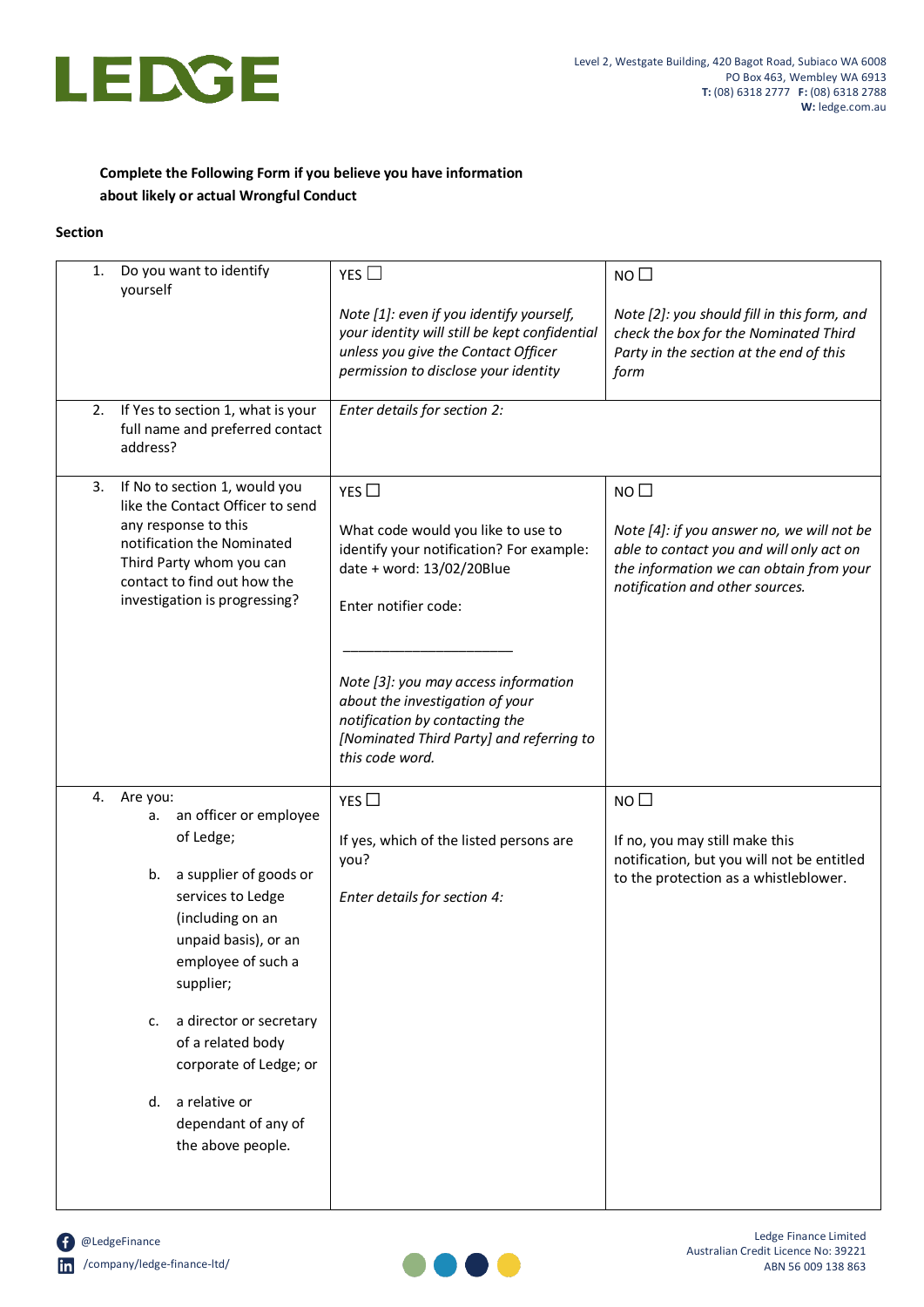

|    |                                                                                                                                                                                                                                                      | Note [5] if you are making an<br>anonymous notification, you need not<br>complete any further details in this<br>section after checking YES. |                                                                              |
|----|------------------------------------------------------------------------------------------------------------------------------------------------------------------------------------------------------------------------------------------------------|----------------------------------------------------------------------------------------------------------------------------------------------|------------------------------------------------------------------------------|
| 5. | What Wrongful Conduct or<br>likely Wrongful Conduct are<br>you concerned about?                                                                                                                                                                      | Enter details for section 5:<br>Note [6]: examples of Wrongful Conduct include fraud, illegal money                                          |                                                                              |
|    |                                                                                                                                                                                                                                                      | harm to a person or has caused or may cause a significant risk to public<br>safety.                                                          | laundering, violence or other criminal conduct, or conduct which would cause |
| 6. | When and where did the<br>Wrongful Conduct occur<br>(dates and times or<br>approximate dates and times if<br>you aren't sure)?                                                                                                                       | Enter details for section 6:                                                                                                                 |                                                                              |
| 7. | Name those participating in the<br>Wrongful Conduct and<br>identity the actual role each<br>person played                                                                                                                                            | Enter details for section 7:                                                                                                                 |                                                                              |
| 8. | Please attach scanned copies of<br>any documents, file notes,<br>emails, photographs that<br>support your notification, or, if<br>you know of a document that<br>would contain such<br>information, but you don't have<br>it, describe that document | Enter details for section 8:                                                                                                                 |                                                                              |

### **SUBMIT FORM TO:**

To submit this form, you can either:

- i) save it as a file and email it to one of the contacts below; or
- ii) print and mail it to one of the contacts below.

Please note that if you would like your notification to be treated as an anonymous notification, you need to ensure you do not identify yourself in Sections 1 and 2 and you send your form to the nominated third party.